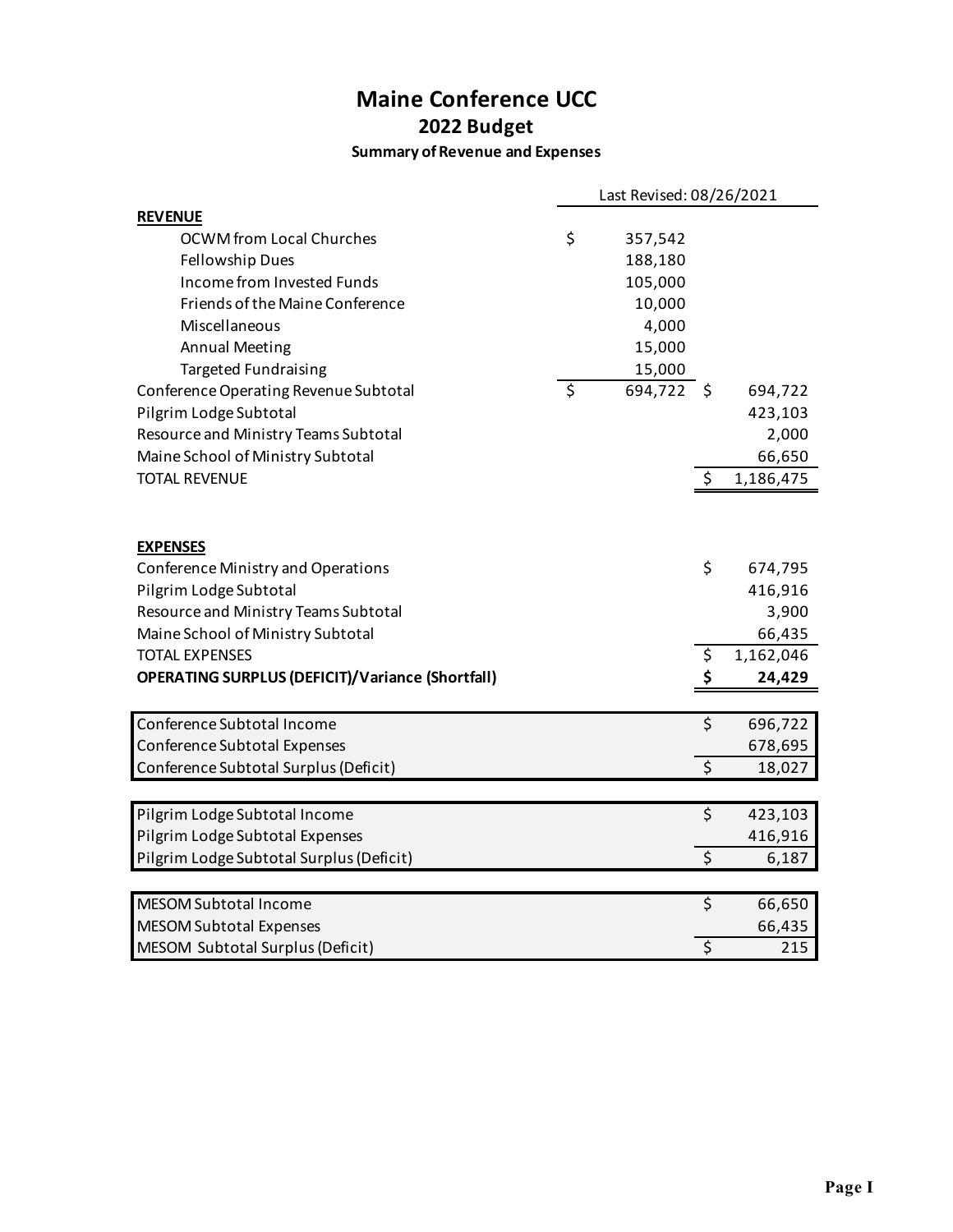## BLANK PAGE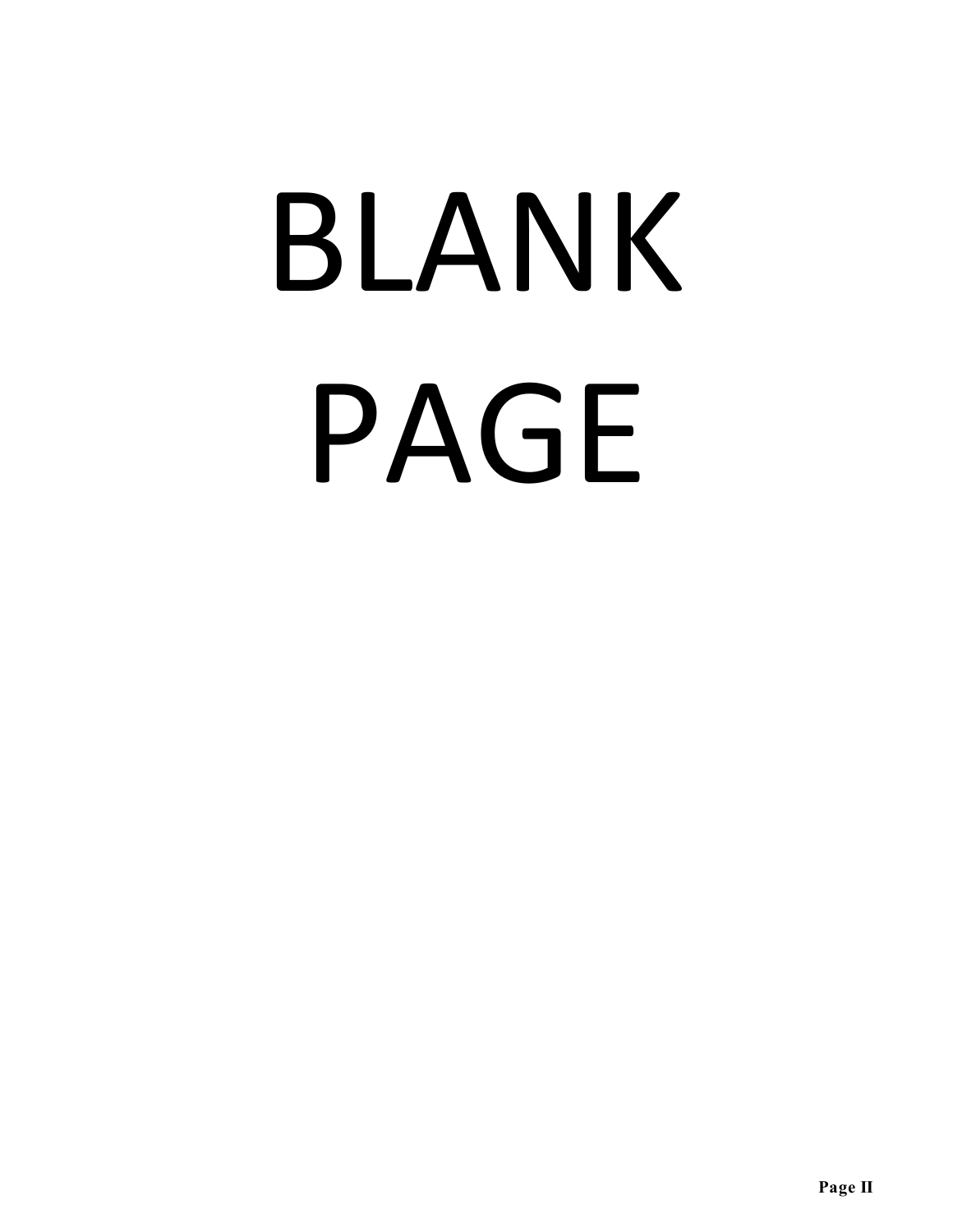|                | <b>Maine Conference UCC</b>                             | PRINTS ON 11 X 8-1/2 PAPER |             |               |              |                |                          |  |
|----------------|---------------------------------------------------------|----------------------------|-------------|---------------|--------------|----------------|--------------------------|--|
|                | 2022 Operating Budget<br>Last Revised: 08/26/2021       |                            |             |               |              |                |                          |  |
|                | DETAILED SUMMARY OF REVENUE AND EXPENSES                | 1                          | 2           | 3             | 4            | 6              | $\overline{7}$           |  |
|                |                                                         | <b>Budget</b>              | Actual      | <b>Budget</b> | Actual       | Preliminary    | <b>Budget</b>            |  |
| Line No.       |                                                         | 2020                       | 2020        | 2021          | May-21       | Budget 2022    | 2022 vs 2021             |  |
| $\mathbf{1}$   |                                                         |                            |             |               |              |                |                          |  |
| $\overline{2}$ | <b>REVENUE</b>                                          |                            |             |               |              |                |                          |  |
| 3              | <b>Conference Operations</b>                            |                            |             |               |              |                |                          |  |
|                | <b>OCWM</b> from Local Churches                         | 380,000                    | 357,606.32  | 368,600       | 107,357      | 357,542        | (11, 058)                |  |
| 5              | <b>Fellowship Dues</b>                                  | 200,000                    | 198,040.37  | 194,000       | 105,717      | 188,180        | (5,820)                  |  |
| 6              | Income from Invested Funds                              | 105,000                    | 110,951.68  | 105,000       | 43,756       | 105,000        | $\overline{\phantom{a}}$ |  |
|                | Friends of the Maine Conference                         | 10,000                     | 5,843.76    | 10,000        | 1,082        | 10,000         | $\sim$                   |  |
| 8              | Annual Meeting 2020                                     | 25,500                     | 9,215       | 25,500        | 0            | 15,000         | (10, 500)                |  |
| 9              | Miscellaneous Income                                    | 4,000                      | 4,433.09    | 4,000         | 2,002        | 4,000          |                          |  |
| 10             | <b>Targeted Fundraising</b>                             | 0                          | 0           | 0             | 0            | 15,000         | 15,000                   |  |
| 11             | Church Vitality, Leadership & Resource Team Initiatives | 0                          | $\mathbf 0$ | 0             | $\mathbf 0$  | 0              |                          |  |
| 12             | <b>Extraordinary Gifts, Bequests</b>                    | 0                          | 25,000      | 0             | $\mathbf 0$  | 0              |                          |  |
| 13             | PPP Loan                                                | 0                          | 87,162.00   | 0             | $\mathbf 0$  | 0              |                          |  |
| 14             | <b>Total Conference Operations Revenue</b>              | 724,500                    | 798,252.22  | 707,100       | 259,913      | 694,722        | (12, 378)                |  |
| 15             |                                                         |                            |             |               |              |                |                          |  |
| 16             | <b>Pilgrim Lodge</b>                                    |                            |             |               |              |                |                          |  |
| 17             | <b>Revenue From Operations</b>                          |                            |             |               |              |                |                          |  |
| 18             | Program Fees - Camper Registration                      |                            |             | 230,500       | 8,755        | 242,025        | 11,525                   |  |
| 19             | <b>Hosted Groups &amp; Rentals</b>                      |                            |             | 40,000        | 150          | 77,900         | 37,900                   |  |
| 20             | Merchandise - Camp Store                                |                            |             | 20,000        | $\mathbf 0$  | 16,600         | (3,400)                  |  |
| 21             | Miscellaneous                                           |                            |             | 1,400         | 2,772        |                | (1,400)                  |  |
| 22             |                                                         |                            |             | 291,900       | 11,676       | 336,525        | 44,625                   |  |
| 23             | Gifts-Unrestricted                                      |                            |             |               |              |                |                          |  |
| 24             | Donations - Individuals                                 |                            |             | 25,258        | 19,721       | 41,000         |                          |  |
| 25             | Donations - Churchs and Associations                    |                            |             | 15,000        | 2,000        | 15,000         |                          |  |
| 26             | Grants                                                  |                            |             | 30,000        | 0            |                |                          |  |
|                |                                                         |                            |             | 70,258        | 21,721       | 56,000         | (14, 258)                |  |
| 27             |                                                         |                            |             |               |              |                |                          |  |
| 28             | Gifts-Restricted                                        |                            |             |               |              |                |                          |  |
| 29             | Donations                                               |                            |             |               |              | $\overline{a}$ |                          |  |
| 30             | Grants                                                  |                            |             | 15,000        | 0            | 15,000         |                          |  |
| 31             |                                                         |                            |             | 15,000        | $\mathbf{0}$ | 15,000         |                          |  |
| 32             | Miscellaneous                                           |                            |             |               |              |                |                          |  |
| 33             | Contract Reimbursements (Horton Center)                 |                            |             | 8,734         | 0            | 8,436          |                          |  |
| 34             | <b>USDA Subsidies</b>                                   |                            |             | 842           | 0            | 842            |                          |  |
| 35             | Other                                                   |                            |             | 5,000         | 1,843        | 4,000          |                          |  |
| 36             | Income from Investments (unrestricted)                  |                            |             | 1,500         | 1,073        | 2,300          |                          |  |
| 37             |                                                         | 7,940                      |             | 16,076        | 2,916        | 15,578         | (498)                    |  |
| 38             | <b>Transfers</b>                                        |                            |             |               |              |                |                          |  |
| 39             | Youth Ministry                                          |                            |             | 6000          | 0            | $\mathbf 0$    |                          |  |
| 40             | Other                                                   |                            |             |               |              |                |                          |  |
| 41             |                                                         | $\Omega$                   | $\mathbf 0$ | 6000          | $\mathbf 0$  | 0              | (6,000)                  |  |
| 42             |                                                         |                            |             |               |              |                |                          |  |
| 43             | <b>Total Pilgrim Lodge Revenue</b>                      | 7,940                      | 0           | 399,234       | 36,314       | 423,103        | 23,869                   |  |
|                |                                                         |                            |             |               |              |                |                          |  |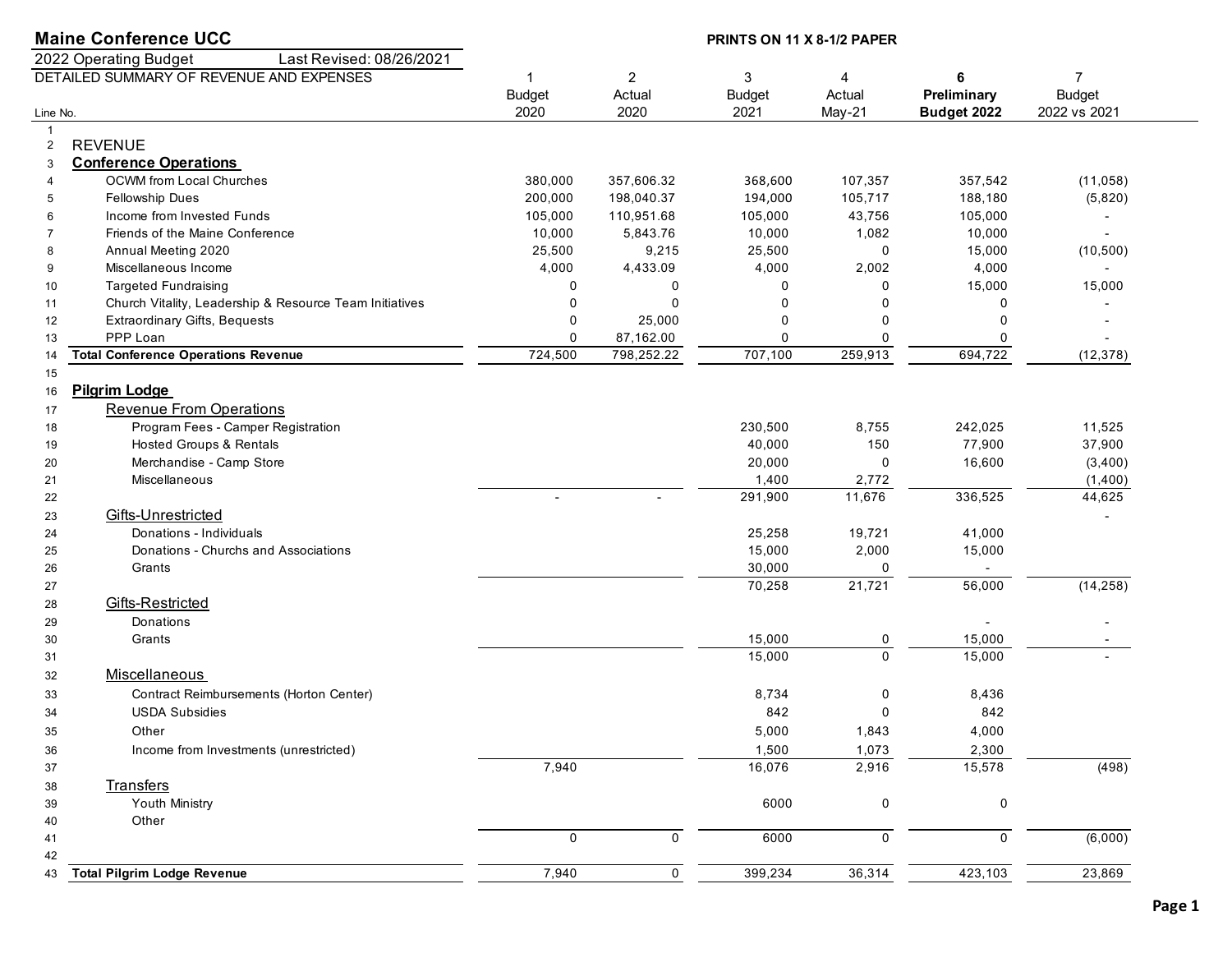|          | DETAILED SUMMARY OF REVENUE AND EXPENSES                           | $\mathbf{1}$<br><b>Budget</b> | $\overline{2}$<br>Actual | $\mathbf{3}$<br><b>Budget</b> | 4<br>Actual | 6<br>Preliminary | $\overline{7}$<br><b>Budget</b> |
|----------|--------------------------------------------------------------------|-------------------------------|--------------------------|-------------------------------|-------------|------------------|---------------------------------|
| Line No. |                                                                    | 2020                          | 2020                     | 2021                          | May-21      | Budget 2022      | 2022 vs 2021                    |
| 44       |                                                                    |                               |                          |                               |             |                  |                                 |
| 45       | <b>Resource &amp; Ministry Teams</b>                               |                               |                          |                               |             |                  |                                 |
| 46       | Clergy Communities of Practice                                     |                               |                          | 2,000                         | 1,250       | 2,000            | 0                               |
| 47       | Honduras Partnership                                               |                               |                          |                               |             |                  | O                               |
| 48       | Youth Ministry                                                     |                               |                          |                               |             |                  |                                 |
| 49       | Earth Care & Spirituality Resource Team                            |                               |                          |                               |             | 0                |                                 |
| 50       | Anti-Racism Resource Team                                          |                               |                          | 0                             |             | 0                | 0                               |
| 51       | Faith Formation Resource Team                                      |                               |                          | $\Omega$                      |             | $\Omega$         | 0                               |
| 52       | <b>Total Resource &amp; Ministry Teams Revenue</b>                 | $\mathbf 0$                   | 0                        | 2,000                         | 1,250       | 2,000            | $\mathbf 0$                     |
| 53       |                                                                    |                               |                          |                               |             |                  |                                 |
| 54       | <b>Maine School of Ministry</b>                                    |                               |                          |                               |             |                  |                                 |
| 55       | Tuition                                                            |                               |                          | 12,250                        | 5,925       | 12,250           |                                 |
| 56       | Donations                                                          |                               |                          | 15,000                        | 10,970      | 16,000           | 1,000                           |
| 57       | Grants                                                             |                               |                          | 18,000                        | 15,000      | 38,400           | 20,400                          |
| 58       | <b>Total Maine School of Ministry Revenue</b>                      | $\Omega$                      |                          | 45,250                        | 31,895      | 66,650           | 21,400                          |
| 59       |                                                                    |                               |                          |                               |             |                  |                                 |
| 60       | <b>TOTAL REVENUE</b> (Not including Income from restricted funds)  | 732,440                       | 798,252                  | 1,153,584                     | 329,372     | 1,186,475        | 32,891                          |
| 61       |                                                                    |                               |                          |                               |             |                  |                                 |
| 62       | <b>EXPENSES</b>                                                    |                               |                          |                               |             |                  |                                 |
| 63       | <b>Conference Ministry and Operations</b>                          |                               |                          |                               |             |                  |                                 |
| 64       | <b>UCC Basic Support</b>                                           | 76,000                        |                          | 73,720                        | \$21,190    | 71,508           | (2, 212)                        |
| 65       |                                                                    |                               |                          |                               |             |                  |                                 |
| 66       | <b>Staff Payroll &amp; Benefits</b>                                |                               |                          |                               |             |                  |                                 |
| 67       | Conference Minister - Salary, Housing, FICA Offset                 | 130,880                       |                          | 95,000                        | 30,867      | 106,916          | 11,916                          |
| 68       | Assoc. Conf. Minister - Salary, Housing, FICA Offset               | 117,580                       |                          | 77,540                        | 16,560      | 91,431           | 13,891                          |
| 69       | Communications & Information Technology Coordinator                | 15,000                        |                          | 15,225                        | 7,604       | 23,291           | 8,066                           |
| 70       |                                                                    |                               |                          |                               |             |                  |                                 |
| 71       | <b>Executive Assistant</b>                                         | 32,620                        |                          | \$21,416                      | 12,478      | 33,753           | 12,337                          |
| 72       | <b>Treasury Assistant</b>                                          | 54,500                        |                          | 26,229                        | 10,886      | 27,565           | 1,336                           |
| 73       | <b>Accounting Assistant</b>                                        | 16,300                        |                          | 10,708                        | 4,159       | 4,370            | (6, 338)                        |
| 74       | Office Manager                                                     | 16,300                        |                          | 10,708                        | 0           | 0                | (10, 708)                       |
| 75       | Search and Call Consultants                                        | 11,400                        |                          | 11,400                        | $\Omega$    | 0                | (11, 400)                       |
| 76       | <b>Continuing Education</b>                                        | 5,000                         |                          | 4,000                         | 1,425       | 5,000            | 1,000                           |
| 77       | Staff payroll taxes & Benefits (Actual includes Housing Allowance) | $\mathbf{0}$                  |                          | 109,640                       | 47,007      | 93,022           | (16, 618)                       |
| 78       |                                                                    | 399,580                       | 416,754.39               | 381,866                       | 130,986     | 385,346          | 3,480                           |
| 79       |                                                                    |                               |                          |                               |             |                  |                                 |
| 80       | <b>Staff Travel &amp; Hospitality</b>                              | 30,000                        | 6,655.99                 | 25,000                        | 0           | 15,000           | (10,000)                        |
| 81       | <b>Annual Meeting</b>                                              | 20,500                        | 1,680                    | 20,500                        | 460         | 10,000           | (10, 500)                       |
| 82       | Nominating Committee                                               | 200                           | 0                        | 200                           | 0           | 200              | 0                               |
| 83       |                                                                    |                               |                          |                               |             |                  |                                 |
| 84       | Other Expenses, Inc. Initiatives                                   |                               |                          |                               |             |                  |                                 |
| 85       | General Synod Designated Fund                                      | 15,000                        | 0                        | 0                             | 0           | 15,000           | 15,000                          |
| 86       | <b>Meeting Expenses</b>                                            | 3,000                         | 0                        | 3,000                         | $\Omega$    | 3,000            | 0                               |
| 87       | <b>Board Committees</b>                                            | 0                             | 0                        | 0                             | 0           | 0                | 0                               |
| 88       | Church Vitality and Leadership                                     | 6,000                         | 500.00                   | 6,000                         | 0           | 6,000            | 0                               |
| 89       | Member in Discernment Scholarships                                 | 6,000                         | 0                        | 6,000                         | 0           | 6,000            | 0                               |
|          |                                                                    |                               |                          |                               |             |                  |                                 |

 $\overline{\phantom{a}}$ 

÷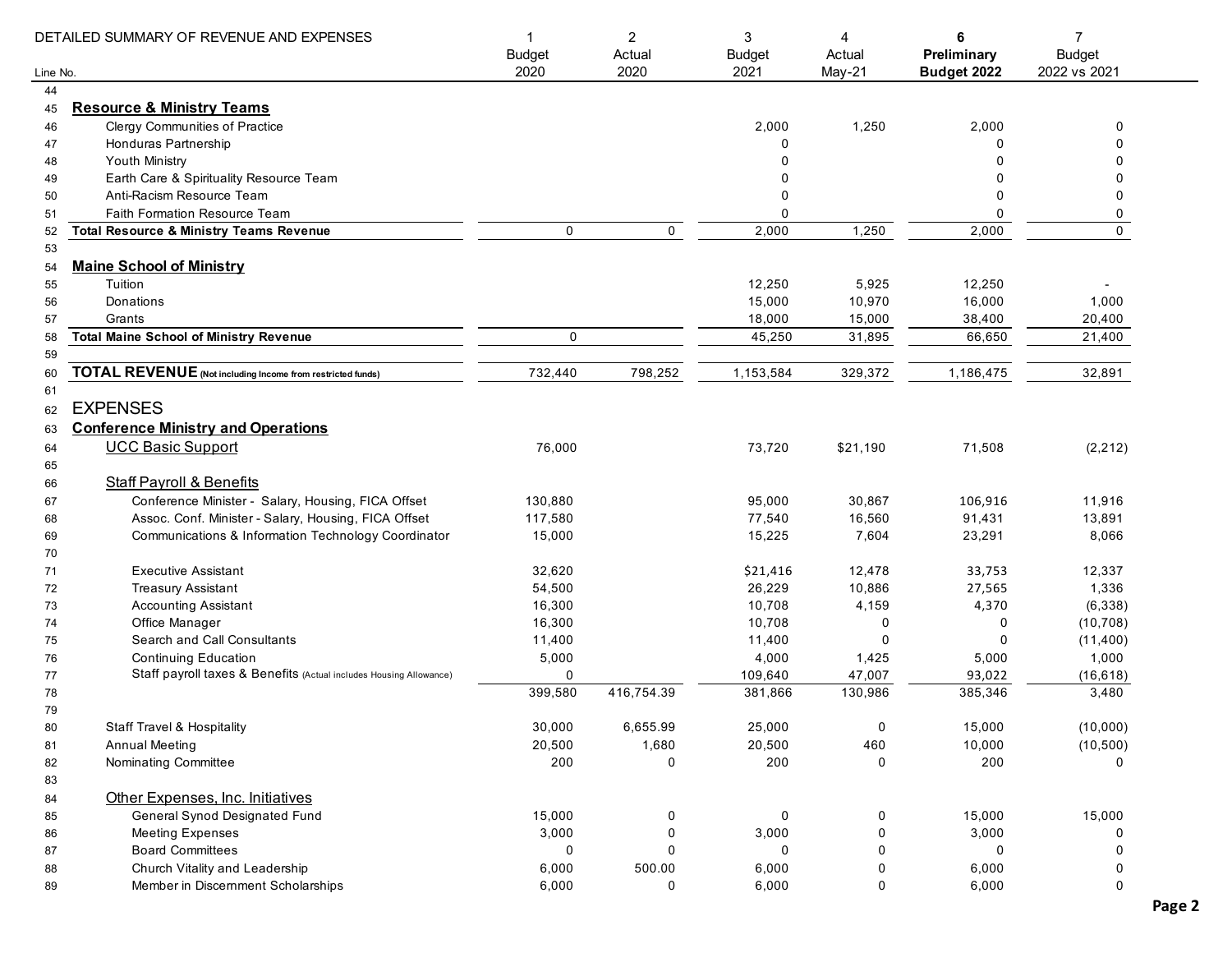|          | DETAILED SUMMARY OF REVENUE AND EXPENSES                 | 1             | $\overline{c}$ | 3             | 4          | 6               | $\overline{7}$ |
|----------|----------------------------------------------------------|---------------|----------------|---------------|------------|-----------------|----------------|
|          |                                                          | <b>Budget</b> | Actual         | <b>Budget</b> | Actual     | Preliminary     | <b>Budget</b>  |
| Line No. |                                                          | 2020          | 2020           | 2021          | May-21     | Budget 2022     | 2022 vs 2021   |
| 90       | <b>Clergy Communities of Practice</b>                    | 3,000         | 1,012.50       | 3,000         | 1,063      | 3,000           | $\mathbf 0$    |
| 91       | Youth Ministry                                           | 4,000         | 250            | 6,000         | 0          | 4,000           | (2,000)        |
| 92       | Maine Council of Churches                                | 4,000         | 4,000          | 5,000         | 0          | 5,000           | 0              |
| 93       | <b>Sabbatical Reserve</b>                                | 15,000        | 0              | 5,000         | 0          | 5,000           | 0              |
| 94       |                                                          | 56,000        | 5,763          | 34,000        | 1,063      | 47,000          | 13,000         |
| 95       | Office Space                                             |               |                |               |            |                 |                |
| 96       | Rent                                                     | 34063         | 34,064         | 33,400        | 14,626     | 34,000          | 600            |
| 97       | Office Equipment                                         | 2,000         | 1,147          | 2,000         | 1,105      | 2,000           | 0              |
| 98       | Copier                                                   | 1,000         | 1,236          | 1,000         | 290        | 1,000           | 0              |
| 99       | Supplies                                                 | 8,000         | 2,843          | 8,000         | 1,807      | 8,000           | $\Omega$       |
| 100      | Postage                                                  | 5,000         | 3,418          | 5,000         | 1,510      | 3,500           | (1,500)        |
| 101      | Telecommunications/Software                              | 12,000        | 9,825          | 12,000        | 6,531      | 12,000          | 0              |
| 102      | <b>Building Maintenance</b>                              | 0             | 0              | 0             | 0          | 0               | $\mathbf 0$    |
| 103      | Utilities (Internet & Telephone)                         | 0             | 1,530          | 0             | 600        | 1,740           | 1,740          |
| 104      | Janitorial Service                                       | 500           | 45             | 500           | 20         | 100             | (400)          |
| 105      | Small Church Office                                      | 1,200         | $\mathbf 0$    | 0             |            | 0               | 0              |
| 106      |                                                          | 63,763        | 54,107         | 61,900        | 26,490     | 62,340          | 440            |
| 107      | <b>Other Administrative Expenses</b>                     |               |                |               |            |                 |                |
| 108      | Insurance & Bonding                                      | 11,100        | 9,892          | 12,000        | 3,734      | 12,000          | 0              |
| 109      | Legal                                                    | 4,000         | 3,504          | 4,000         | 2,315      | 4,000           | $\Omega$       |
|          | Accounting Fees (Ballou)                                 |               |                | 30,000        | 2,734      | 20,000          | (10,000)       |
| 110      |                                                          |               |                |               |            |                 |                |
| 111      | Audit                                                    | 12,000        | 8,325<br>4,961 | 12,000        | 4,603<br>0 | 12,000<br>4,500 | 0<br>2,000     |
| 112      | Professional Fees, Marketing, facebook page consulting   | 0             |                | 2,500         |            |                 | 0              |
| 113      | Fees, Charges & Interest                                 | 2,500         | 2,859          | 2,500         | 1,503      | 2,500           |                |
| 114      | Discretionary Fund                                       | 5,000         | $\mathbf 0$    | 5,000         | 0          | 5,000           | 0              |
| 115      | Other Conference Ministry & Operations                   | 7,000         | 13,102         | 7,000         | 1,817      | 7,000           | 0              |
| 116      |                                                          | 41,600        | 42,643         | 75,000        | 16,705     | 67,000          | (8,000)        |
| 117      |                                                          |               |                |               |            |                 |                |
| 118      | Settled Conference Minister Search expenses              | 0             | 0              | 0             | 0          | 16,400          | 16,400         |
| 119      | <b>Total Conference Ministry and Operations Expenses</b> | 687,643       | 527,603        | 672,186       | 196,893    | 674,795         | 2,609          |
| 120      |                                                          |               |                |               |            |                 |                |
| 121      | <b>Pilgrim Lodge Operating Expenses</b>                  |               |                |               |            |                 |                |
| 122      |                                                          |               |                |               |            |                 |                |
| 123      | <b>Reqular Staff Wages and Benefits</b>                  |               |                |               |            |                 |                |
| 124      | Wages and Payroll Taxes                                  |               |                |               |            |                 |                |
| 125      | Director Wages & Taxes                                   | 63,250        |                | 59,208        | 9,624      | 60,284          |                |
| 126      | <b>Administrator Wages &amp; Taxes</b>                   | 35,500        |                | 36,906        | 11,516     | 38,570          |                |
| 127      | <b>Facility Manager Wages &amp; Taxes</b>                | 21,000        |                | 19,250        | 1,946      | \$<br>23,701    |                |
| 128      |                                                          | 119,750       |                | 115,364       | 23,086     | 122,555         | 7,191          |
| 129      | <b>Benefits</b>                                          |               |                |               |            |                 |                |
| 130      | <b>Director Benefits</b>                                 |               |                | 14,819        | 13,386     | 16,729          |                |
| 131      | Director Life & Disability                               |               |                | 825           |            | 840             |                |
| 132      | <b>Administrator Benefits</b>                            |               |                | 24,293        |            | 25,456          |                |
| 133      | Administrator Life & Disability                          |               |                | 514           |            | \$<br>537       |                |
| 134      |                                                          | $\mathbf 0$   | $\mathsf{O}$   | 40,451        | 13,386     | 43,562          | 3,111          |
| 135      | Pensions                                                 |               |                |               |            |                 |                |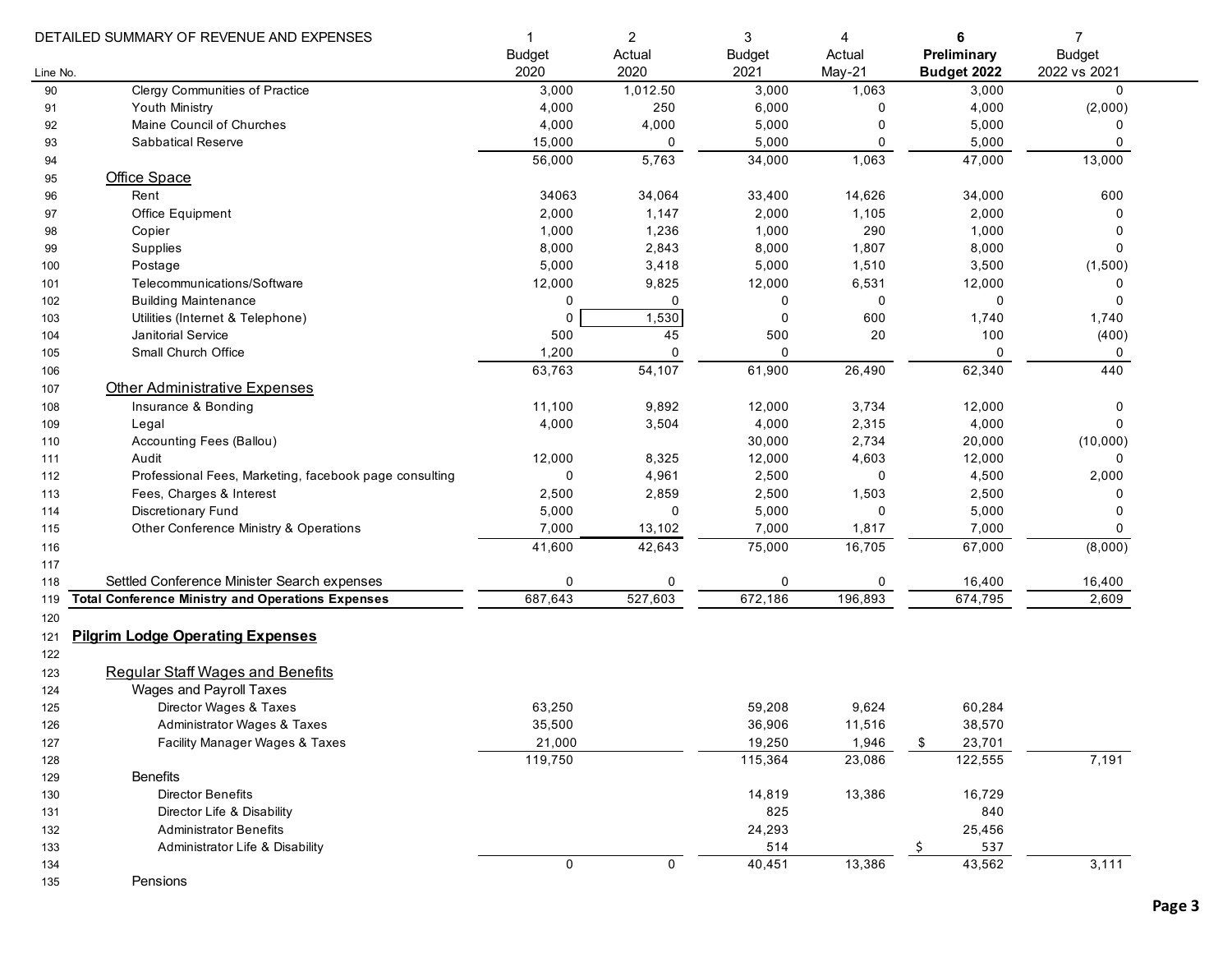| DETAILED SUMMARY OF REVENUE AND EXPENSES |                                          | $\mathbf{1}$  | $\overline{c}$ | 3             | 4                | 6           | $\overline{7}$ |
|------------------------------------------|------------------------------------------|---------------|----------------|---------------|------------------|-------------|----------------|
|                                          |                                          | <b>Budget</b> | Actual         | <b>Budget</b> | Actual           | Preliminary | <b>Budget</b>  |
| Line No.                                 |                                          | 2020          | 2020           | 2021          | May-21           | Budget 2022 | 2022 vs 2021   |
| 136                                      | Director Pension                         |               |                | 7,700         | $\mathbf 0$      | 7,840       |                |
| 137                                      | <b>Administrator Pension</b>             |               |                | 4,800         | 0                | 5,016       |                |
| 138                                      |                                          | $\pmb{0}$     | 0              | 12,500        | 2,667            | 12,856      | 356            |
| 139                                      | Seasonal Staff Wages & Payroll Taxes     |               |                |               |                  |             |                |
| 140                                      | Camp Assistant Director                  | 21,600        |                | 9,000         | 0                | 9,000       |                |
| 141                                      | <b>Summer Facility Staff</b>             | $\mathbf 0$   |                | 12,362        | 0                | 5,600       |                |
| 142                                      | Summer Program Staff                     | 39,000        |                | 37,560        | 24.22            | 37,560      |                |
| 143                                      | Summer Food Service Staff                | 34,000        |                | 23,672        | 0                | 23,672      |                |
| 144                                      | Retreat and Conference Staff             | $\mathbf 0$   |                | 9,120         | 0                | 8,600       |                |
| 145                                      |                                          | 94,600        | $\mathbf 0$    | 91,714        | 24               | 84,432      | (7, 282)       |
| 146                                      | <b>Program Expenses</b>                  |               |                |               |                  |             |                |
| 147                                      | Program Training & Certification         | 0             |                | 4,118         | 0                | 4,118       |                |
| 148                                      | Program Staff Expense                    | 1000          |                | 2,100         | 0                | 0           |                |
| 149                                      | Program Supplies                         | 2000          |                | 1,256         | 0                | 1,256       |                |
| 150                                      | Infirmary                                | 1000          |                | 1,415         | 0                | 1,715       |                |
| 151                                      | Consumables                              | 3000          |                | 1,650         | 0                | 1,650       |                |
| 152                                      | <b>Durabiles</b>                         | 500           |                | 425           | 0                | 425         |                |
| 153                                      | Curriculum & Deans Retreat               | 0             |                | 1,600         | 0                | 1,100       |                |
| 154                                      |                                          | 7,500         | $\mathbf 0$    | 12,564        | $\mathbf 0$      | 10,264      | (2,300)        |
| 155                                      | Food                                     |               |                |               |                  |             |                |
| 156                                      | Cost of Food                             | 35,000        |                | 35,573        | $\mathbf 0$      | 45,000      | 9,427          |
| 157                                      |                                          |               |                |               |                  |             |                |
| 158                                      | <b>Facilities</b>                        |               |                |               |                  |             |                |
| 159                                      | Maintenance and Repairs                  | 8,000         |                | 6,050         | 943              | 6,050       | 0              |
| 160                                      | <b>Equipment Maintenance and Repairs</b> | 5,500         |                | 6,720         | 0                | 6,720       | $\mathbf 0$    |
| 161                                      | Annual Inspections and Maintenance       | 5,000         |                | 4,697         | 227              | 6,013       | 1,316          |
| 162                                      |                                          | 18,500        | 0              | 17,467        | 1,170            | 18,783      | 1,316          |
| 163                                      | Utilities                                |               |                |               |                  |             |                |
| 164                                      | Telephone and Internet                   | 4,000         |                | 2,688         | 950              | 6,396       | 3,708          |
| 165                                      | Electricity                              | 5,000         |                | 6,300         | 430              | 5,600       | (700)          |
| 166                                      | Propane                                  | 3,000         |                | 2,600         | 0                | 4,900       | 2,300          |
| 167                                      | Farmhouse Oil                            | 4,000         |                | 1,560         | 1,038            | 2,260       | 700            |
| 168                                      |                                          | 16,000        | 0              | 13,148        | 2,418            | 19,156      | 6,008          |
| 169                                      | <b>Camp Store</b>                        |               |                |               |                  |             |                |
| 170                                      | Cost of Goods Sold                       |               |                | 13,000        | $\boldsymbol{0}$ | 11,000      | (2,000)        |
| 171                                      |                                          |               |                |               |                  |             |                |
| 172                                      | Outreach & Marketing                     |               |                |               |                  |             |                |
| 173                                      | Camp Marketing                           | 1,000         |                | 1,200         | 0                | $\pmb{0}$   | (1, 200)       |
| 174                                      | Retreat & Conference Marketing           | 6,000         |                | 1,200         | 0                | 0           | (1, 200)       |
| 175                                      |                                          | 7,000         |                | 2,400         | $\mathbf 0$      | $\mathbf 0$ | (2,400)        |
| 176                                      | <b>Administrative Expenses</b>           |               |                |               |                  |             |                |
| 177                                      | Insurance                                |               |                |               |                  |             |                |
| 178                                      | Commercial, Liability & Auto             | 2,000         |                | 2,890         | 626              | 2,500       |                |
| 179                                      | Property Insurance                       | 17,500        |                | 17,304        | 9,673            | 23,000      |                |
| 180                                      | Worker's Comp                            | 5,000         |                | 4,321         | 1,732            | 4,321       |                |
| 181                                      |                                          | 24,500        | $\mathbf 0$    | 24,515        | 12,031           | 29,821      | 5,306          |

 $\sim$